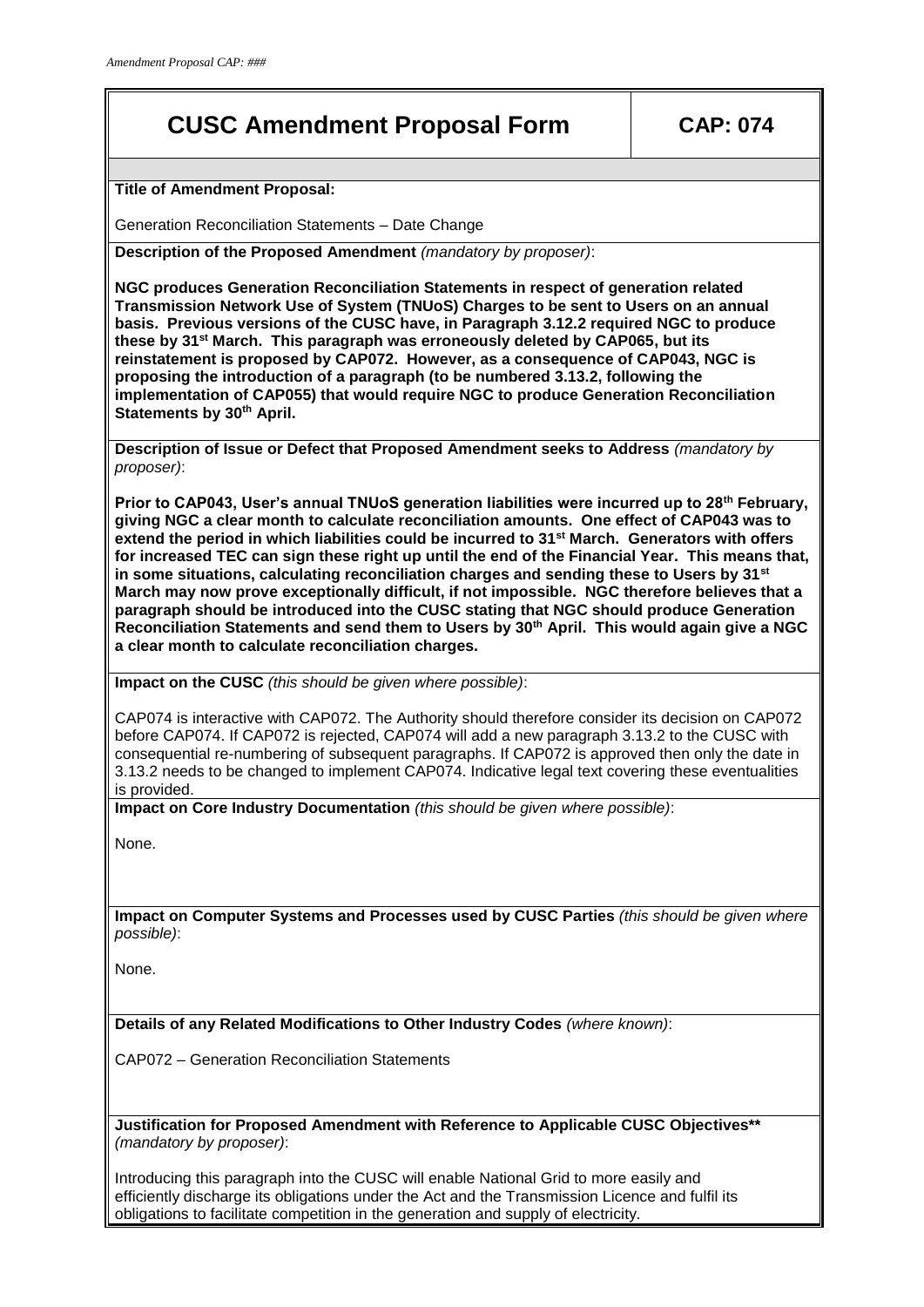| <b>Details of Proposer:</b><br>Organisation's Name:                                                                                                                                                               | The National Grid Company plc                                                                    |
|-------------------------------------------------------------------------------------------------------------------------------------------------------------------------------------------------------------------|--------------------------------------------------------------------------------------------------|
| <b>Capacity in which the Amendment is</b><br>being proposed:<br>(i.e. CUSC Party, BSC Party or<br>"energywatch")                                                                                                  | <b>CUSC Party</b>                                                                                |
| <b>Details of Proposer's Representative:</b><br>Name:<br>Organisation:<br>Telephone Number:<br>Email Address:                                                                                                     | <b>Andrew Truswell</b><br>National Grid Company plc<br>01926 656388<br>andrew.truswell@ngtuk.com |
| <b>Details of Representative's Alternate:</b><br>Name:<br>Organisation:<br>Telephone Number:<br>Email Address:                                                                                                    | <b>Ben Graff</b><br>National Grid Company plc<br>01926 656312<br>ben.graff@ngtuk.com             |
| <b>Attachments (Yes/No): Yes</b><br>If Yes, Title and No. of pages of each Attachment: Text of proposed Paragraph 3.13.2 if CAP072<br>is rejected or amendment of date in 3.13.2 if CAP072 is approved. (2 pages) |                                                                                                  |

#### **Notes:**

- 1. Those wishing to propose an Amendment to the CUSC should do so by filling in this "Amendment Proposal Form" that is based on the provisions contained in Section 8.15 of the CUSC. The form seeks to ascertain details about the Amendment Proposal so that the Amendments Panel can determine more clearly whether the proposal should be considered by a Working Group or go straight to wider National Grid Consultation.
- 2. The Panel Secretary will check that the form has been completed, in accordance with the requirements of the CUSC, prior to submitting it to the Panel. If the Panel Secretary accepts the Amendment Proposal form as complete, then he will write back to the Proposer informing him of the reference number for the Amendment Proposal and the date on which the Proposal will be considered by the Panel. If, in the opinion of the Panel Secretary, the form fails to provide the information required in the CUSC, then he may reject the Proposal. The Panel Secretary will inform the Proposer of the rejection and report the matter to the Panel at their next meeting. The Panel can reverse the Panel Secretary's decision and if this happens the Panel Secretary will inform the Proposer.

The completed form should be returned to:

Richard Dunn Panel Secretary Commercial Frameworks National Grid Company plc NGT House Warwick Technology Park Gallows Hill Warwick, CV34 6DA Or via e-mail to: [CUSC.Team@uk.ngrid.com](mailto:CUSC.Team@uk.ngrid.com)

(Participants submitting this form by email will need to send a statement to the effect that the proposer acknowledges that on acceptance of the proposal for consideration by the Amendments Panel, a proposer which is not a CUSC Party shall grant a licence in accordance with Paragraph 8.15.7 of the CUSC. A Proposer that is a CUSC Party shall be deemed to have granted this Licence).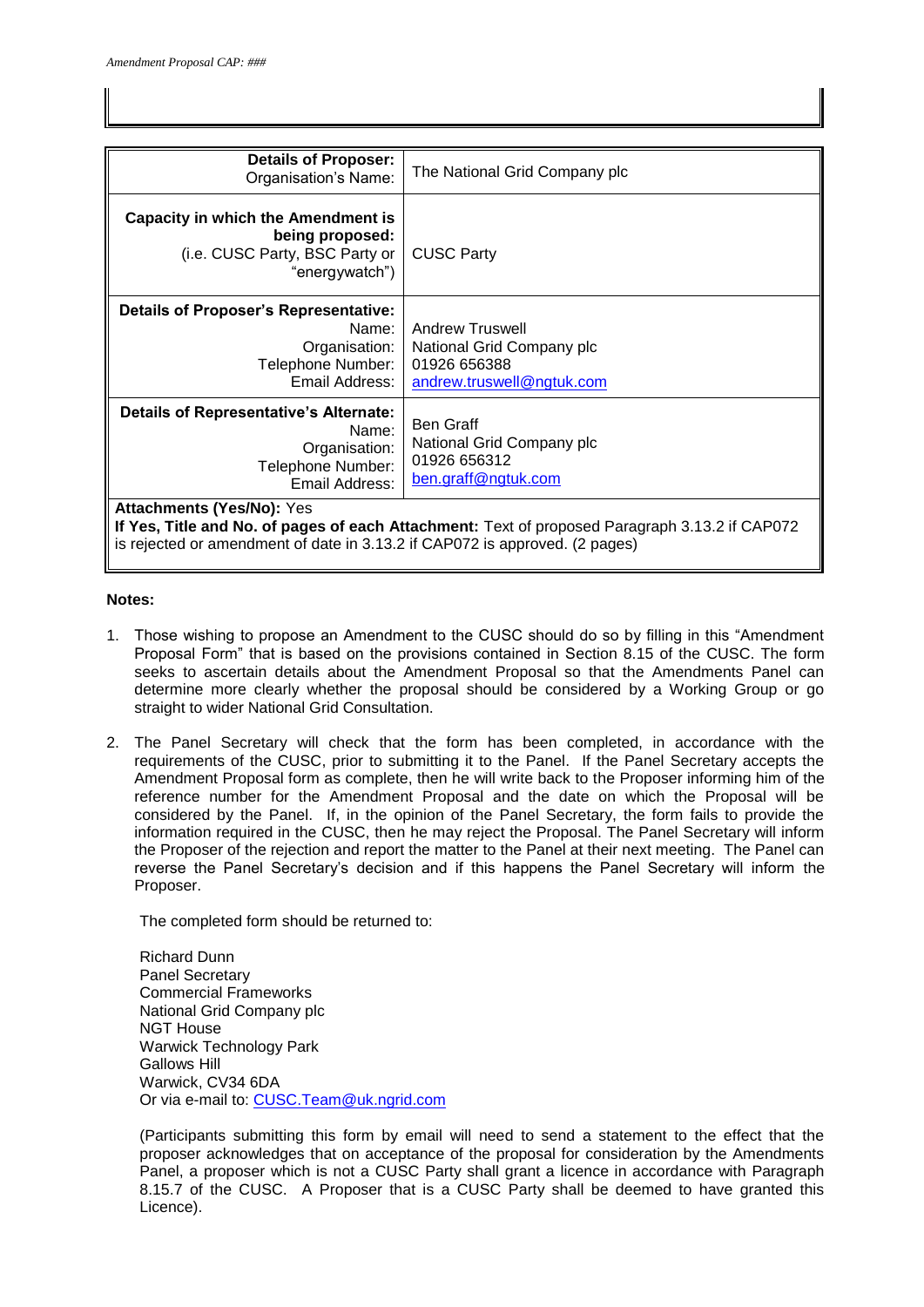3. Applicable CUSC Objectives\*\* - These are defined within the National Grid Company Transmission Licence under Section C7F, paragraph 15. Reference should be made to this section when considering a proposed amendment.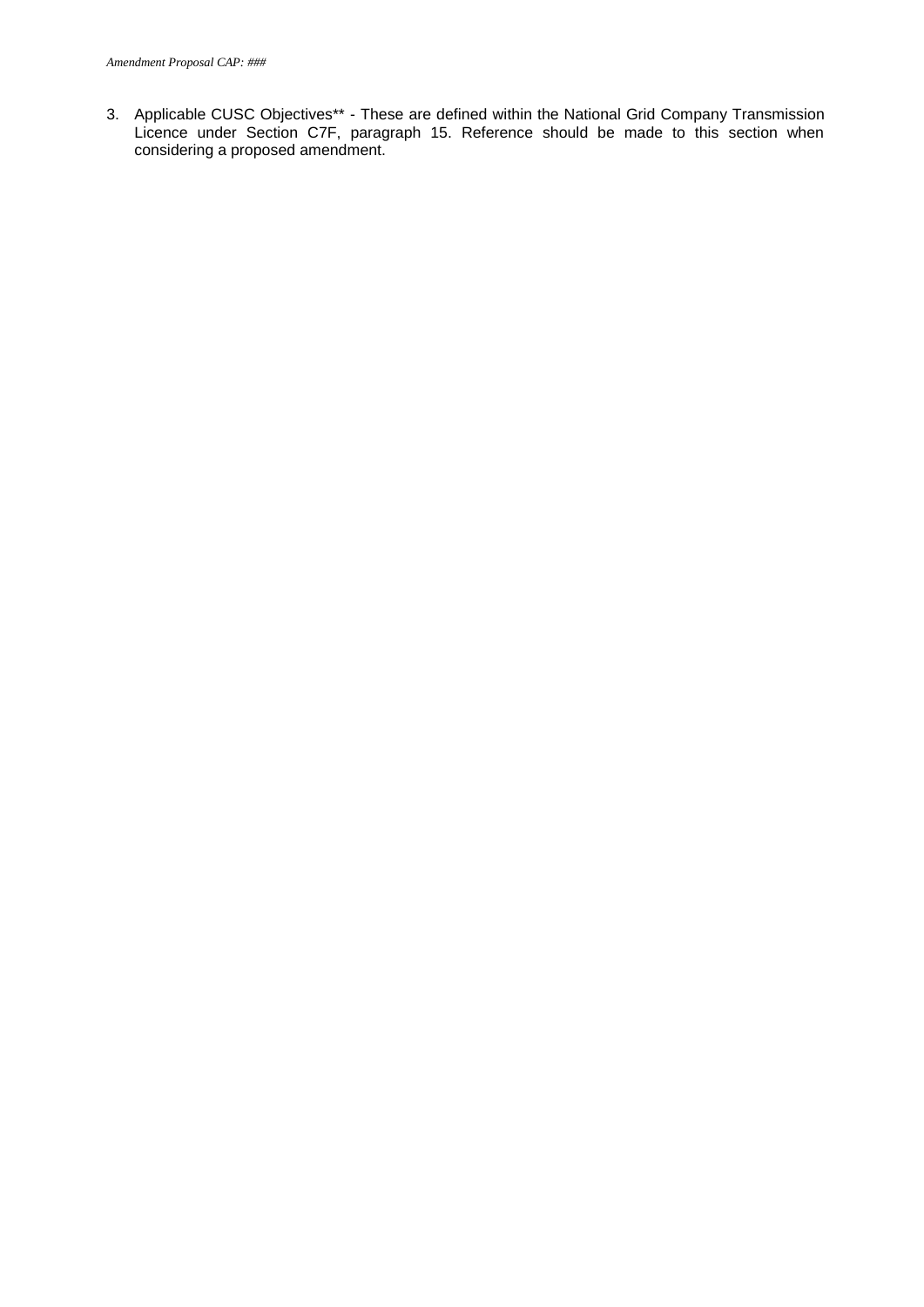### **Text of Paragraph 3.13.2 for insertion into the CUSC if CAP072 is rejected before CAP074 consideration**

Following the insertion of the Paragraph below all consequential Paragraphs and references contained therein will be re-numbered accordingly as follows:

| <b>Existing Paragraph</b> | New Paragraph Number |
|---------------------------|----------------------|
| 3.13.2                    | 3.13.3               |
| 3.13.3                    | 3.13.4               |
| 3.13.4                    | 3.13.5               |
| 3.13.5                    | 3.13.6               |
| 3.13.6                    | 3.13.7               |
| 3.13.7                    | 3.13.8               |
|                           |                      |

Reference in the existing Paragraph 3.13.2 to Paragraph 3.13.6 will become a reference to Paragraph 3.13.7.

Reference in the existing Paragraph 3.13.4 to Paragraph 3.13.6 will become a reference to Paragraph 3.13.7.

References in the existing Paragraph 3.13.5 (a) to Paragraphs 3.13.3 and 3.13.5 will become references to Paragraphs 3.13.4 and 3.13.6 respectively.

Reference in the existing Paragraph 3.13.6 (a) (i) to Paragraph 3.13.4 will become a reference to Paragraph 3.13.5.

Reference in the existing Paragraph 3.13.6 (a) (iii) to Paragraph 3.13.6 will become a reference to Paragraph 3.13.7.

Reference in the existing Paragraph 3.13.6 (b) to Paragraph 3.13.6 will become a reference to Paragraph 3.13.7

## **Generation Reconciliation Statement**

3.13.2 As soon as reasonably practicable and in any event by 30 April in each **Financial Year NGC** shall prepare a generation reconciliation statement (the "**Generation Reconciliation Statement**") in respect of generation related **Transmission Network Use of System Charges** and send it to the **User**. Such statement shall specify the **Actual Amount** and the **Notional Amount** of generation related **Transmission Network Use of System Charges** for each month during the relevant **Financial Year** and, in reasonable detail, the information from which such amounts were derived and the manner in which they were calculated.